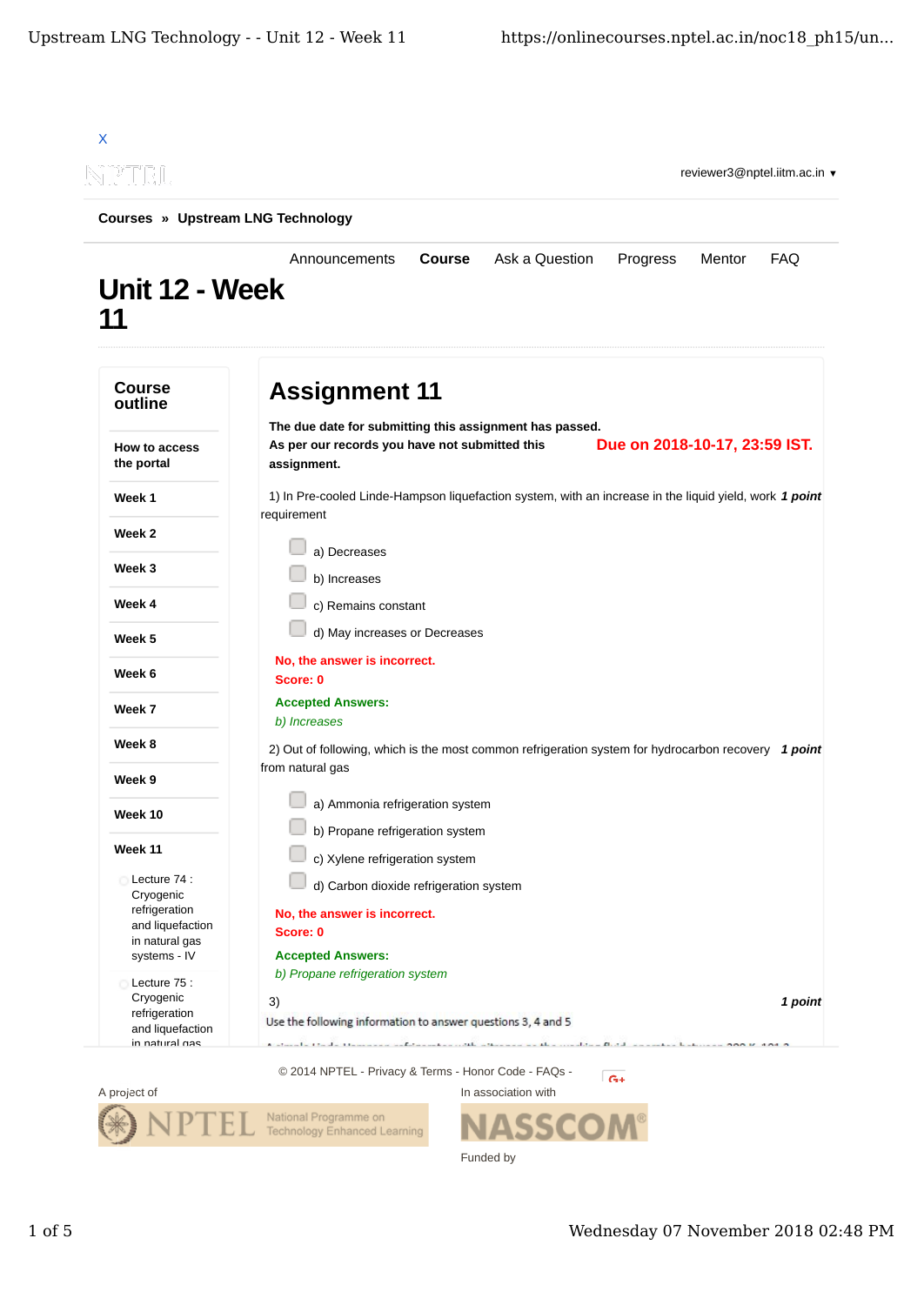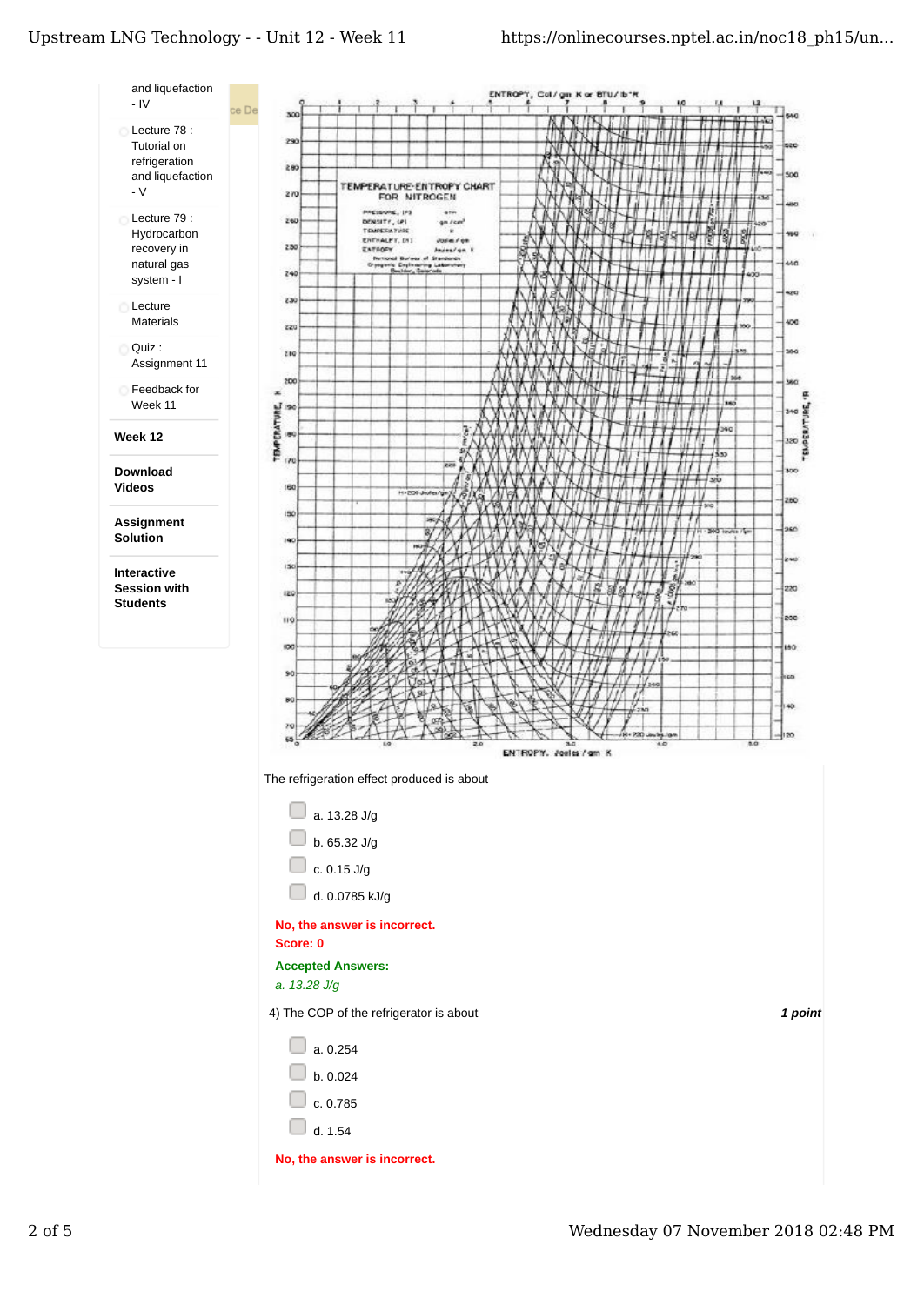| Score: 0                                                                                                                                                                                                                                                                                                                                             |  |
|------------------------------------------------------------------------------------------------------------------------------------------------------------------------------------------------------------------------------------------------------------------------------------------------------------------------------------------------------|--|
| <b>Accepted Answers:</b><br>b. 0.024                                                                                                                                                                                                                                                                                                                 |  |
| 5) The figure of merit of the refrigerator is about<br>1 point                                                                                                                                                                                                                                                                                       |  |
| a) 0.254                                                                                                                                                                                                                                                                                                                                             |  |
| b) 0.066                                                                                                                                                                                                                                                                                                                                             |  |
| c) 0.785                                                                                                                                                                                                                                                                                                                                             |  |
| d) 2.54                                                                                                                                                                                                                                                                                                                                              |  |
| No, the answer is incorrect.<br>Score: 0                                                                                                                                                                                                                                                                                                             |  |
| <b>Accepted Answers:</b>                                                                                                                                                                                                                                                                                                                             |  |
| b) 0.066                                                                                                                                                                                                                                                                                                                                             |  |
| 6) Hydrocarbon recovery from natural gas is done to<br>1 point                                                                                                                                                                                                                                                                                       |  |
| a. Lower the heating value                                                                                                                                                                                                                                                                                                                           |  |
| b. Produce liquid hydrocarbon products                                                                                                                                                                                                                                                                                                               |  |
| c. Control the dew point                                                                                                                                                                                                                                                                                                                             |  |
| d. Increase the heating value                                                                                                                                                                                                                                                                                                                        |  |
| No, the answer is incorrect.<br>Score: 0                                                                                                                                                                                                                                                                                                             |  |
| <b>Accepted Answers:</b>                                                                                                                                                                                                                                                                                                                             |  |
| a. Lower the heating value                                                                                                                                                                                                                                                                                                                           |  |
| b. Produce liquid hydrocarbon products<br>c. Control the dew point                                                                                                                                                                                                                                                                                   |  |
| 7) Stabilization is done to<br>1 point                                                                                                                                                                                                                                                                                                               |  |
| a. Recover lighter hydrocarbons for                                                                                                                                                                                                                                                                                                                  |  |
| b. Make the storage of liquid products easier                                                                                                                                                                                                                                                                                                        |  |
| c. Stabilize the molecular mass of the natural gas                                                                                                                                                                                                                                                                                                   |  |
| d. Increase the heating value of the product                                                                                                                                                                                                                                                                                                         |  |
| No, the answer is incorrect.<br>Score: 0                                                                                                                                                                                                                                                                                                             |  |
| <b>Accepted Answers:</b>                                                                                                                                                                                                                                                                                                                             |  |
| a. Recover lighter hydrocarbons for                                                                                                                                                                                                                                                                                                                  |  |
| b. Make the storage of liquid products easier                                                                                                                                                                                                                                                                                                        |  |
| 8)<br>1 point<br>Use the following information to answer questions 8, 9 and 10                                                                                                                                                                                                                                                                       |  |
|                                                                                                                                                                                                                                                                                                                                                      |  |
| A Linde dual-pressure liquefaction system, using nitrogen as the working fluid, operates between 0.101<br>MPa and 20.2 MPa. Inlet and exit temperatures for both compressors are maintained at 293 K. The<br>intermediate pressure is 5.05 MPa and the intermediate-pressure-stream-flow-rate ratio $(\dot{m}_i/\dot{m})$ of this<br>stream is 0.75. |  |